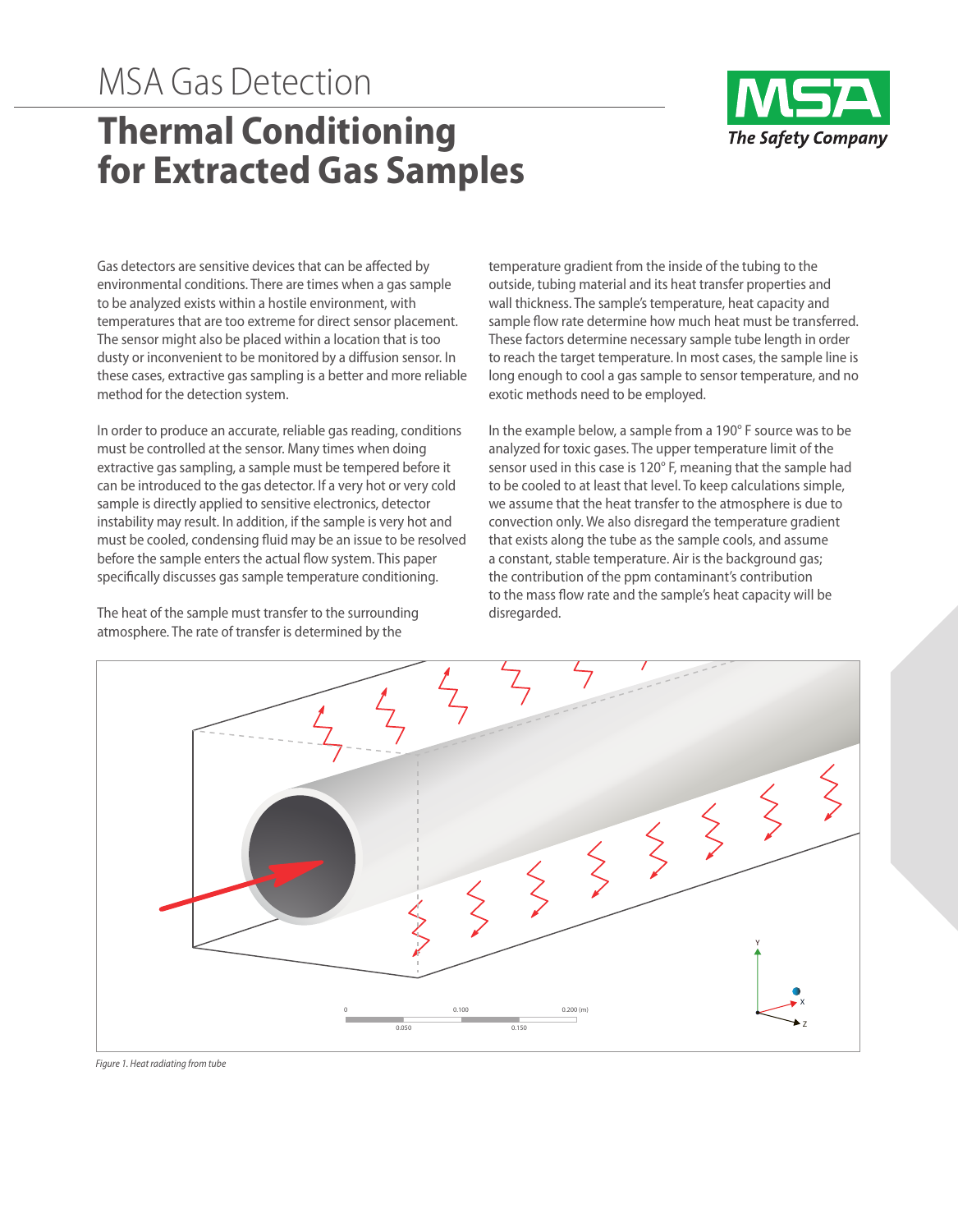## **Thermal Calculationsfor Sample Stream (example)**

|                                                                                                                                                                                                                                                                                                                                                                                                                                          | 316 stainless steel tubing, 1/4" OD, 3/16" ID<br>Inside diameter = $0.0047625$ m                                                                                       |
|------------------------------------------------------------------------------------------------------------------------------------------------------------------------------------------------------------------------------------------------------------------------------------------------------------------------------------------------------------------------------------------------------------------------------------------|------------------------------------------------------------------------------------------------------------------------------------------------------------------------|
| $T_{\text{in}} = 190^{\circ}F = 361K$                                                                                                                                                                                                                                                                                                                                                                                                    |                                                                                                                                                                        |
| Tout = $120^{\circ}F = 322K$                                                                                                                                                                                                                                                                                                                                                                                                             |                                                                                                                                                                        |
| $T \infty$ = external air temperature = 294K                                                                                                                                                                                                                                                                                                                                                                                             |                                                                                                                                                                        |
| Flow = $v = 3$ lpm = 0.003 m <sup>3</sup> /min = 5 x 10-5 m <sup>3</sup> /s                                                                                                                                                                                                                                                                                                                                                              |                                                                                                                                                                        |
| <b>Density</b>                                                                                                                                                                                                                                                                                                                                                                                                                           | $\rho = (P \cdot MW) / RT$<br>$p = ((961, 129Pa) \cdot (29 kg / Kmole)) / ((8314 J / Kmole \cdot K^{\circ}) \cdot (341K)) = 9.831 kg / m^3$                            |
|                                                                                                                                                                                                                                                                                                                                                                                                                                          | <b>Mass Flow Rate</b> $\dot{m} = Vm \cdot \rho = (5 \times 10^{-5} \text{ m}^3/\text{s}) \cdot (9.831 \text{ kg}/\text{m}^3) = 4.9 \times 10^{-4} \text{ kg}/\text{s}$ |
|                                                                                                                                                                                                                                                                                                                                                                                                                                          | <b>Heat Capacity</b> $Cp = 1.008kJ/kg·K°$ (at 341.5K)                                                                                                                  |
|                                                                                                                                                                                                                                                                                                                                                                                                                                          | <b>Thermal Conductivity</b> $K = 28.5 \times 10^{-3}$ W/m·K <sup>o</sup><br>(for stainless steel)                                                                      |
| <b>Assumptions</b> (to simplify calculations):<br>Tube temperature is uniform and constant<br>Tube temperature is equal to external air temperature<br>No effects due to radiation and conduction<br>Fluid properties are constant and evaluated at $(Tin + Tout / 2)$<br>Sample: assume air<br>Properties of air $@T = Tin + Tout / 2 = 155^{\circ}F = 341.5K$<br>Convection heat transfer coefficient then is: $f_1 = 139.4 W/m^2$ ·K° |                                                                                                                                                                        |
|                                                                                                                                                                                                                                                                                                                                                                                                                                          | <b>Area of Tube</b> $Ac = \pi D^2/4 = 1.78 \times 10^{-5} m^2$ (I.D. = 3/16" = 0.0047625 m)                                                                            |
| <b>Velocity</b>                                                                                                                                                                                                                                                                                                                                                                                                                          | V = 0.003 m <sup>3</sup> /min $\div$ 1.78 x 10 -5 m <sup>2</sup> · 1min/60sec = 2.81 m/s                                                                               |
| <b>Thermal Calculations (continued)</b><br>$\ln(Tout - T\infty)$ / (Tin - T $\infty$ ) = -P $\int$ x /m̀Cp<br>Where P = tube inner circumference = $\pi \cdot$ ID<br>$x = \ln(Tout - T\infty) / (Tin - T\infty) \cdot (mCp / -Pf)$                                                                                                                                                                                                       |                                                                                                                                                                        |
|                                                                                                                                                                                                                                                                                                                                                                                                                                          | $x = ln((322-294) / (361-294))$ · (4.9 x 10 <sup>-4</sup> kg / s)(1008 J/kg·K°) / -π(0.0047625m)(139.4 W/m <sup>2</sup> ·K°)                                           |
| $x = 0.207$ m = 8.15 in. of sample line length to drop temperature to 120° F                                                                                                                                                                                                                                                                                                                                                             |                                                                                                                                                                        |
| (minimum length based upon assumptions listed above)                                                                                                                                                                                                                                                                                                                                                                                     |                                                                                                                                                                        |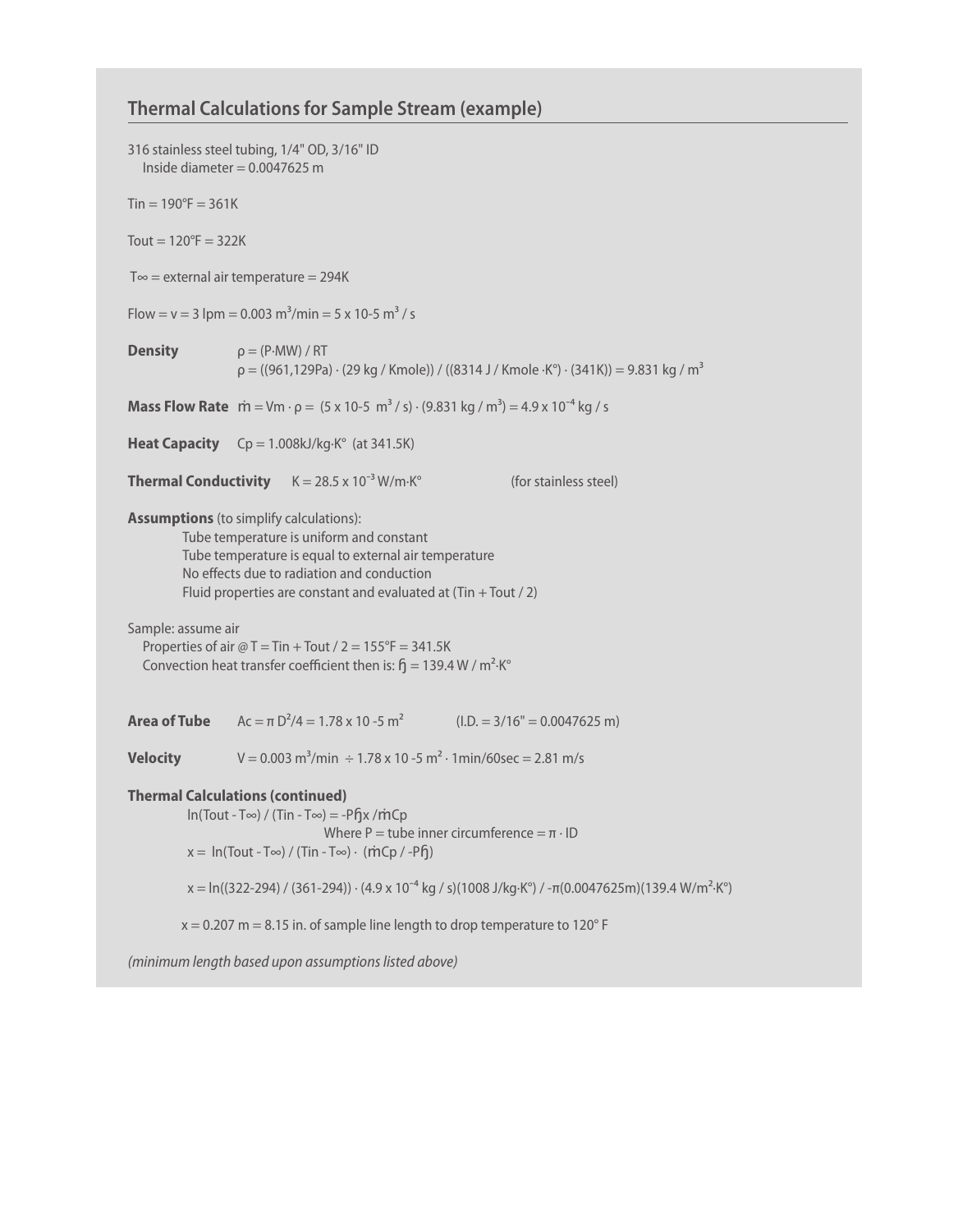In the attached diagrams we can view a visual of the actual conditions within the sample tube. Because of friction between the gas sample and the tube wall, flow in the tube's center is faster and heat is carried further downstream within that section. This particular example has a relatively slow flow rate, small volume and a sample with low heat capacity; this effect is insignificant and can be disregarded.



*Figure 2. Fluid temperature along tubing length. Inlet is on left.*

Based upon our calculations and generous assumptions made, the sample requires 8 in. of uninsulated tube to drop the temperature to the 120° F target within ambient 70° F. This minimum length is based upon many assumptions; in reality, a longer tube length is required, but will still be shorter than 5 feet, and is considered to be a short sample line.

A proper calculation also considers ambient air moving past the tube to carry off heat, requiring calculation of the Reynolds number (a concept used for predictions of fluid flow patterns) for air movement and resulting convection coefficient. Reynolds numbers should also be calculated for flow inside the tube; however, the final number would still be less than the 5-ft. length of sample line, resulting in valid assumptions.